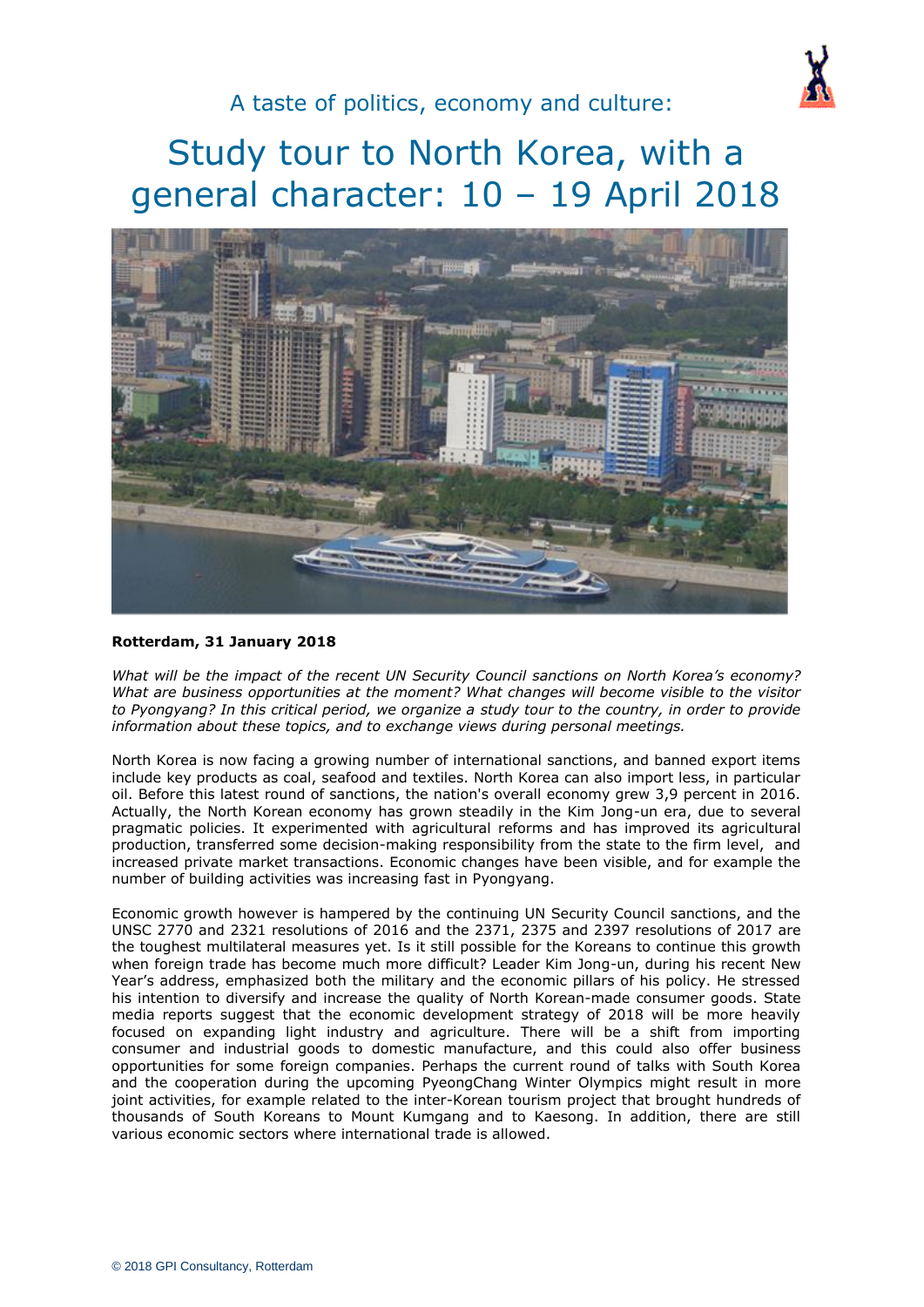#### STUDY TOUR DPRK (2018)

North Korea especially welcomes business with Europe. North Korea is offering various products and services to export markets, while the country is also in need for many foreign products and investments. And in the current financial and economic situation, European companies face many challenges. They must cut costs, develop new products and find new markets. In these fields, North Korea is still an interesting option. There are several sectors, including production, renewable energy, agriculture, horticulture, logistics, tourism and Information Technology, that can be considered for business. North Korea is competing with other Asian countries by offering skilled labor at low monthly wages. In particular firms with production facilities in China, where the wages have been rising fast, have been investigating alternative options in North Korea.

Are you interested in learning about these political and economic developments, and in having discussions with North Koreans? Then you are welcome to join our study tour in April 2018. The tours are open for participants from different backgrounds, including politics, press, business, and universities. We try to make program interesting and well-varied, and it will include various visits (e.g. to factories, a school, a farm, museums, a university) in Pyongyang, while attending some cultural events as well. We will also travel south to Kaesong and the DMZ (DeMilitarized Zone) at Panmunjom. During the tour, there will be options for formal and informal discussions with Koreans.



Pyongyang: one of the newly built streets

# Study tour 2018: a short overview (draft)

For European companies interested in exploring business options with North Korea, one of the immediate challenges is collecting detailed information and finding potential business partners. Local enterprises mostly do not have a presence on the Internet, and access to them is not easy. For this reason, we organize study tours on a regular basis.

Our upcoming mission will take place from 10 – 19 April 2018, and will have a rather general and broad character. It will cover political, economic and cultural topics, with formal and informal meetings with North Koreans. Several cities will be visited, including Pyongyang, Keasong and Panmunjom. The draft programme of the mission, which will start and end in Beijing, is as follows: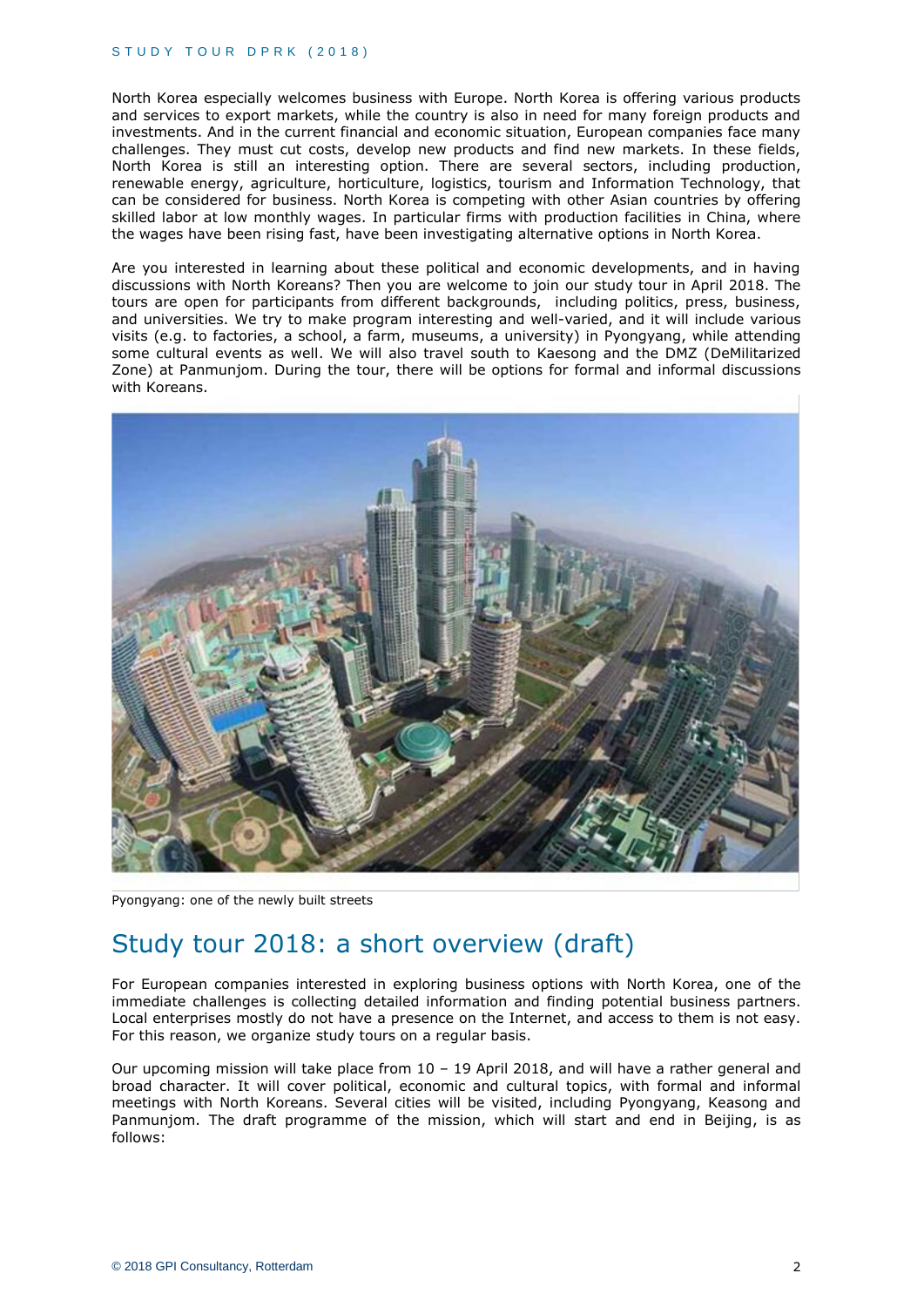#### **Tuesday 10 April 2018**

Participants will arrive in Beijing.

#### **Wednesday 11 April**

In the morning or afternoon: individual visa collection at the DPRK Embassy in Beijing. Receiving Air Koryo airplane tickets. Free time. Informal meeting of the participants.

#### **Thursday 12 April**

Individual transport from the hotel to the airport. Departure from Beijing to Pyongyang, using the national airline Air Koryo (JS152, 12:55 - 15:25). Upon arrival, we will meet our Korean hosts. Transport will be arranged to the hotel in Pyongyang. The program of the mission



will be handed out to the participants, after which a welcome dinner will take place.

#### **Friday 13, Saturday 14, Sunday 15, Monday 16, Tuesday 17 and Wednesday 18 April**

The program will include various visits (e.g. to companies, factories, a school, a farm and greenhouse, museums, a university). There will be lectures and discussions with managers of companies, and presentations by government officials, members of the Academy of Sciences, KNPC (Korean National Peace Committee). Specific request for visits or meetings can be made by the participants.

During the tour, there will be options for formal and informal meetings with Koreans. These can also take place during visits to restaurants or cultural events. For example, the  $31<sup>st</sup>$  Spring Friendship Art Festival will be held, and the delegation will have the opportunity to attend some performances during the week-long event and take part in other festivities surrounding this festival, such as the  $1<sup>st</sup>$  Pyongyang International Vocal Competition.

There might be some time made available for informal activities, such as a city tour, a visit to a informal activities, such as a city tour, a visit to a supermarket, an art gallery, etc. The latest fad in Pyongyang: sightseeing in ultralight airplanes.



One of the biggest and important holidays in North Korea is the  $15<sup>th</sup>$  of April, which is Kim Il Sung's birthday. It is called 'Day of the Sun', and has sometimes a military parade in Pyongyang (note: it is not known yet if there will be a parade in 2018). And always there is a big dancing party on Kim Il Sung Square.

We will also go south to Kaesong, and further to the DMZ (DeMilitarized Zone) at Panmunjom, where North and South Korea continue their faceoff.

#### **Thursday 19 April**

Free time in the morning, and departure from Pyongyang to Beijing (Air Koryo (JS252, 14:05 – 16:35). Upon arrival, participants can take a connecting flight to Europe, or continue their stay in China.



### **Participation fee**

The participation fee for the North Korea part is 2380 Euro per person. In the fee is included:

- arranging the visa (to be picked up at DPRK Embassy in Beijing)
- all organisational costs (arranging visits, assistance of Korean guides and translators)